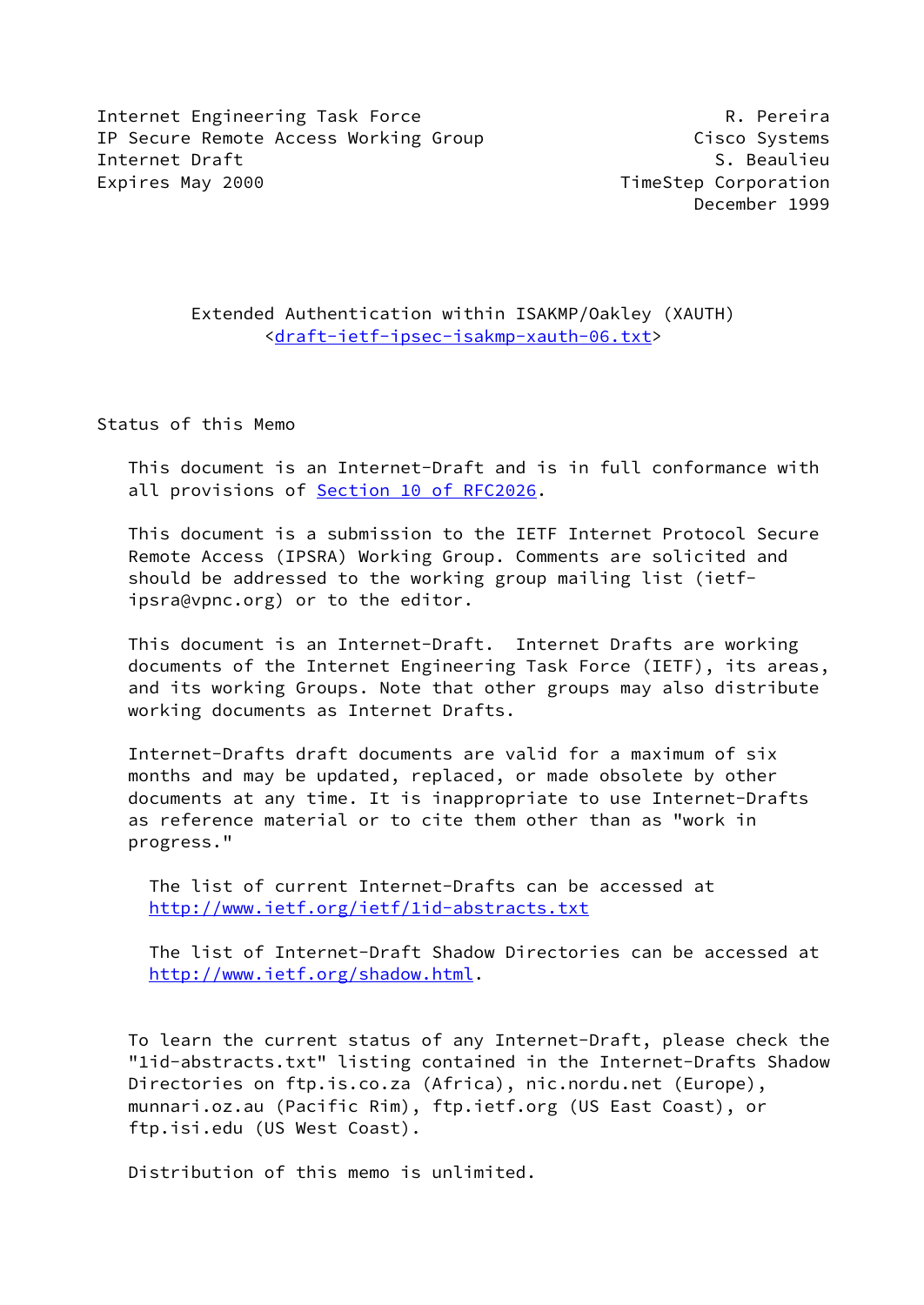Copyright (C) The Internet Society (1998-1999). All Rights Reserved.

R. Pereira, S. Beaulieu **can a component and contract to the Contract Contract Contract Contract Contract Control** 

<span id="page-1-0"></span>Internet Draft Dec-99

# Abstract

 This document describes a method for using existing unidirectional authentication mechanisms such as RADIUS, SecurID, and OTP within IPSec's ISAKMP protocol. The purpose of this draft is not to replace or enhance the existing authentication mechanisms described in  $[IKE]$ , but rather to allow them to be extended using legacy authentication mechanisms.

# Table of Contents

| 6 Other Scenarios for Extended Authentication13 |  |
|-------------------------------------------------|--|
|                                                 |  |
|                                                 |  |
|                                                 |  |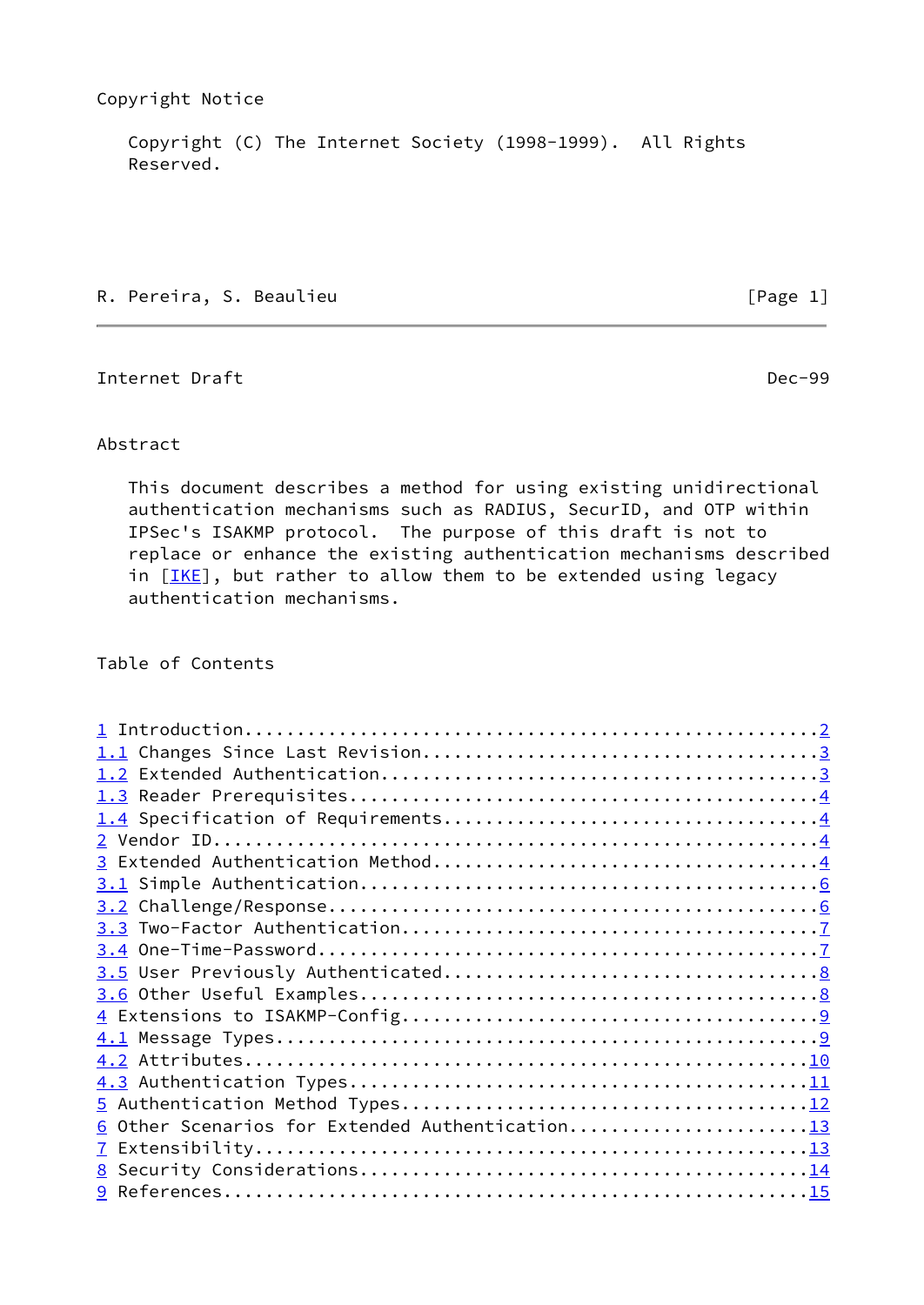## <span id="page-2-0"></span>[1](#page-2-0) Introduction

The following technique allows IPSec's ISAKMP/Oakley [\[IKE](#page-15-0)] protocol to support extended authentication mechanisms like two-factor

|  |  |  | R. Pereira, S. Beaulieu | [Page 2] |  |
|--|--|--|-------------------------|----------|--|
|--|--|--|-------------------------|----------|--|

# <span id="page-2-2"></span>Internet Draft Dec-99

 authentication, challenge/response and other remote access unidirectional authentication methods.

 These authentication mechanisms have a large deployment in remote access applications and many IT departments have requirements for these unidirectional authentication mechanisms.

<span id="page-2-1"></span>[1.1](#page-2-1) Changes Since Last Revision

 o The last revision of this document was published in the IPSec Working Group as

<[draft-ietf-ipsec-isakmp-xauth-05.txt>](https://datatracker.ietf.org/doc/pdf/draft-ietf-ipsec-isakmp-xauth-05.txt)

 o Moved XAUTH Attribute ID numbers to private range of Isakmp- Config draft to avoid future collisions.

o Added a Feature / Vendor ID.

o Removed all of the authentication types which can use Generic.

 o Made XAUTH\_TYPE optional, with the default set to Generic if not present.

 o Clarified the text which allows for a remote peer to abort in the middle of a transaction.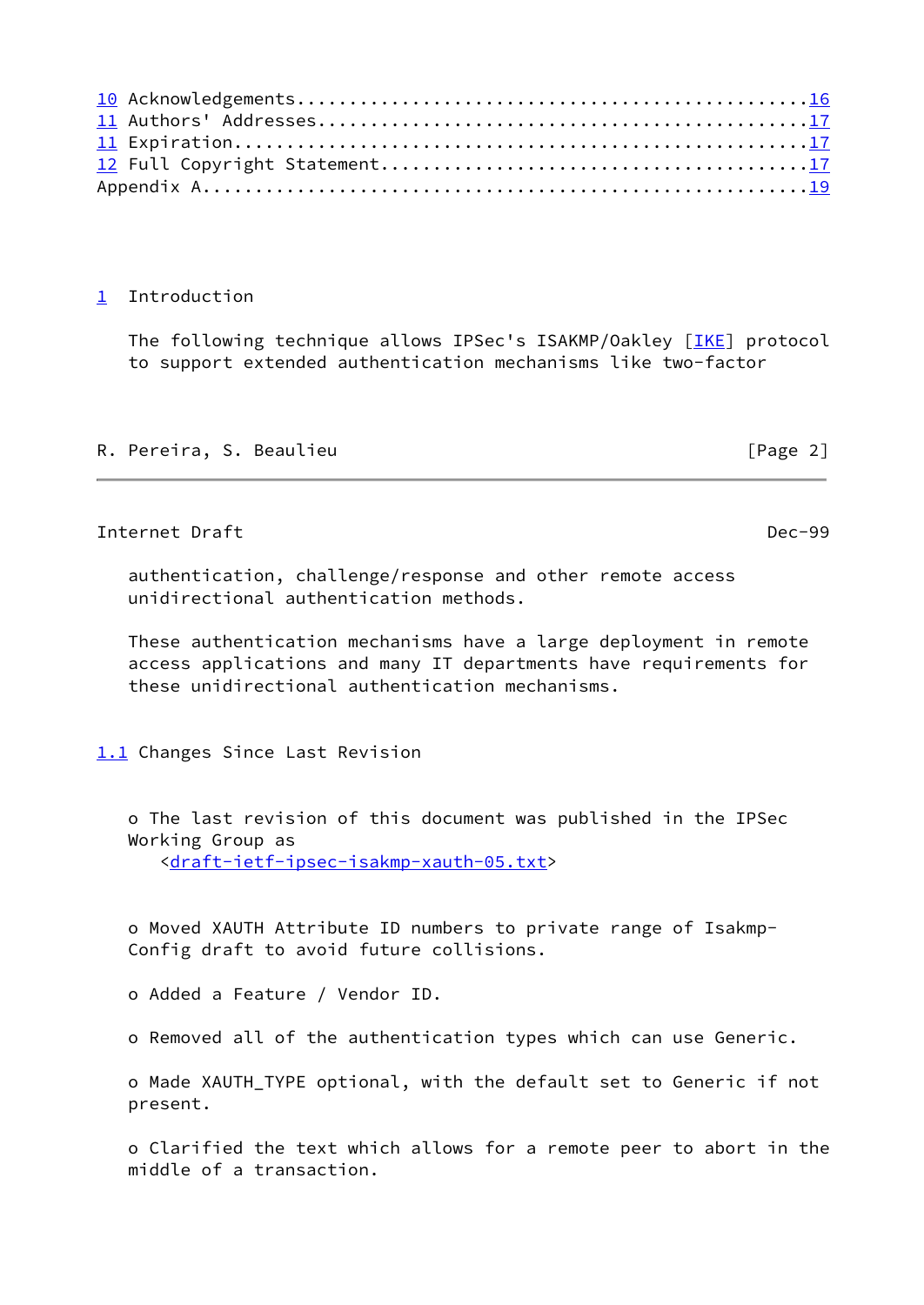o Expanded on Security Considerations.

### <span id="page-3-0"></span>[1.2](#page-3-0) Extended Authentication

 Two-factor authentication and challenge/response schemes like SDI's SecurID and RADIUS are forms of authentication that allow a gateway, firewall, or network access server to offload the user administration and authentication to a central management server. IPSec's ISAKMP/Oakley protocol supports certificates (RSA & DSS), shared-secret, and Kerberos as authentication methods, but since the authentication methods described within this document are only unidirectional authentication methods (client to a gateway/firewall), they cannot be used by themselves, but must be used in conjunction with the other standard ISAKMP authentication methods.

 The technique described within this document utilizes ISAKMP to transfer the user's authentication information (name, password) to the gateway/firewall (edge device) in a secured ISAKMP message. The edge device would then use either the appropriate protocol (RADIUS,

R. Pereira, S. Beaulieu **can a component and contract to the Contract Contract Contract Contract Contract Control** 

<span id="page-3-2"></span>Internet Draft Dec-99

 SecurID, OTP) to authenticate the user. This allows the authentication server to be within the private network that the edge device is protecting.

<span id="page-3-1"></span>[1.3](#page-3-1) Reader Prerequisites

 It is assumed that the reader is familiar with the terms and concepts described in the "Security Architecture for the Internet Protocol" [ArchSec] and "IP Security Document Roadmap" [Thayer97] documents.

Readers are advised to be familiar with both  $[IKE]$  $[IKE]$  and  $[ISAKMP]$  as well as [\[IKECFG](#page-17-2)] since this document is an extension to that document.

<span id="page-3-3"></span>[1.4](#page-3-3) Specification of Requirements

 The keywords "MUST", "MUST NOT", "REQUIRED", "SHOULD", "SHOULD NOT", and "MAY" that appear in this document are to be interpreted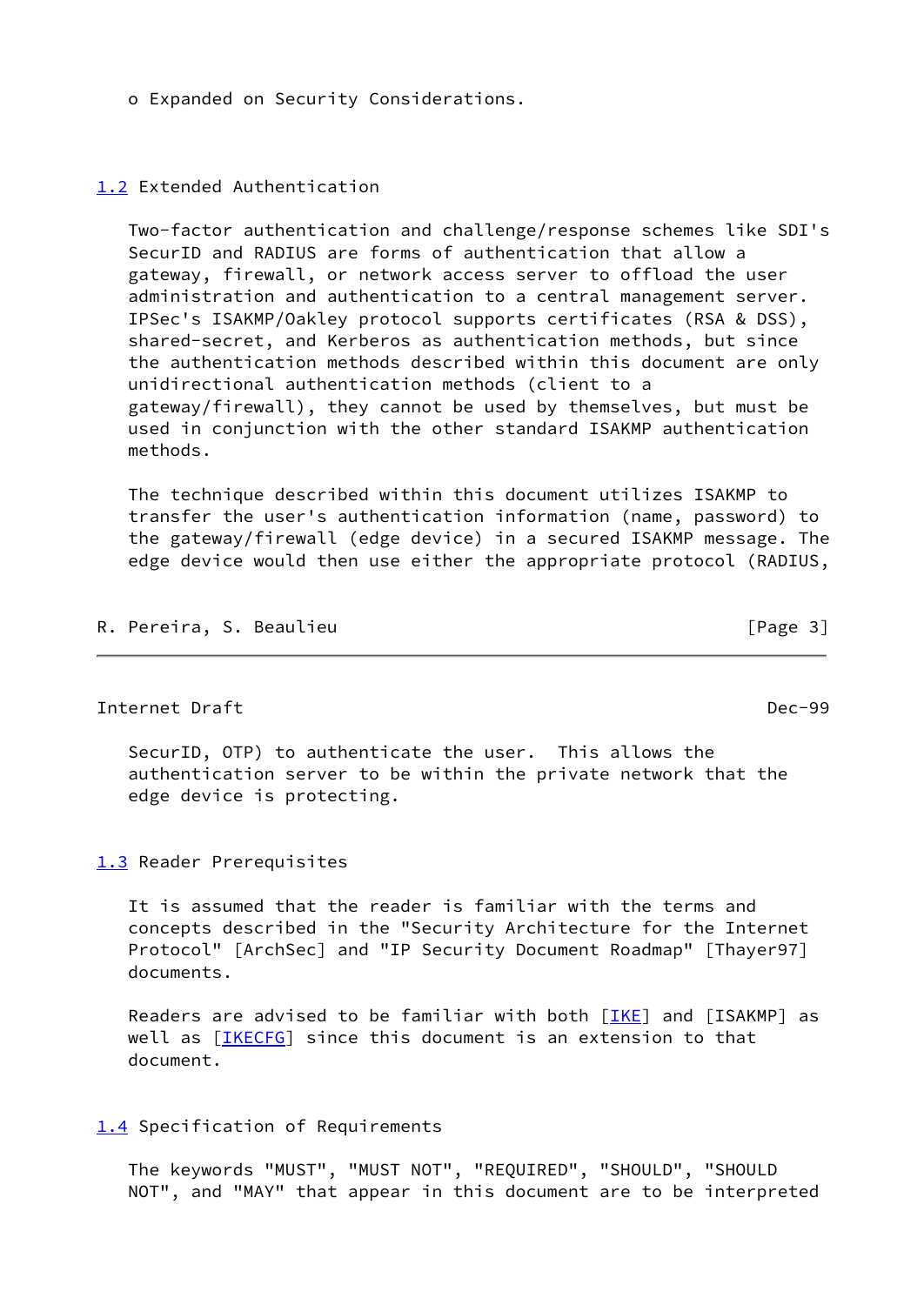as described in [\[Bradner97](#page-16-2)].

<span id="page-4-0"></span>[2](#page-4-0) Vendor ID

 XAUTH currently uses attribute numbers from the private ranges of both [\[IKE](#page-15-0)] and [\[IKECFG](#page-17-2)]. In order to ensure interoperability with future and past implementations of XAUTH a Vendor ID has been added. The Vendor ID payload is sent during the phase 1 exchange as per [ISAKMP]. The Vendor ID for this revision of XAUTH is a truncated MD5 hash of the following ASCII text string: ["draft-ietf](https://datatracker.ietf.org/doc/pdf/draft-ietf-ipsra-isakmp-xauth-06.txt) [ipsra-isakmp-xauth-06.txt](https://datatracker.ietf.org/doc/pdf/draft-ietf-ipsra-isakmp-xauth-06.txt)" without the quotation marks.

Vendor ID = 0x09002689DFD6B712

 If an implementation receives the aforementioned Vendor ID, it can assume that the peer also has implemented this protocol and therefore is a "mutually consenting party".

 If this document advances to the standard-track, then new numbers will be assigned by IANA from the appropriate number spaces of [\[IKE](#page-15-0)] and [[IKECFG](#page-17-2)], thus eliminating the need for a Vendor ID payload.

<span id="page-4-1"></span>[3](#page-4-1) Extended Authentication Method

 This specification allows for extended authentication by allowing an edge device to request extended authentication from an IPSec

R. Pereira, S. Beaulieu **can a component and contract to the Contract Contract Contract Contract Contract Control** 

Internet Draft Dec-99

 host (end-node), thus forcing the host to respond with its extended authentication credentials. The edge device will then respond with a failed or passed message.

 When the edge device requests extended authentication, it will specify the type of extra authentication and any parameters required for it. These parameters MAY be the attributes that it requires for authentication and they MAY be information required for the IPSec host's reply (e.g. challenge string).

The Extended Authentication transaction is terminated either when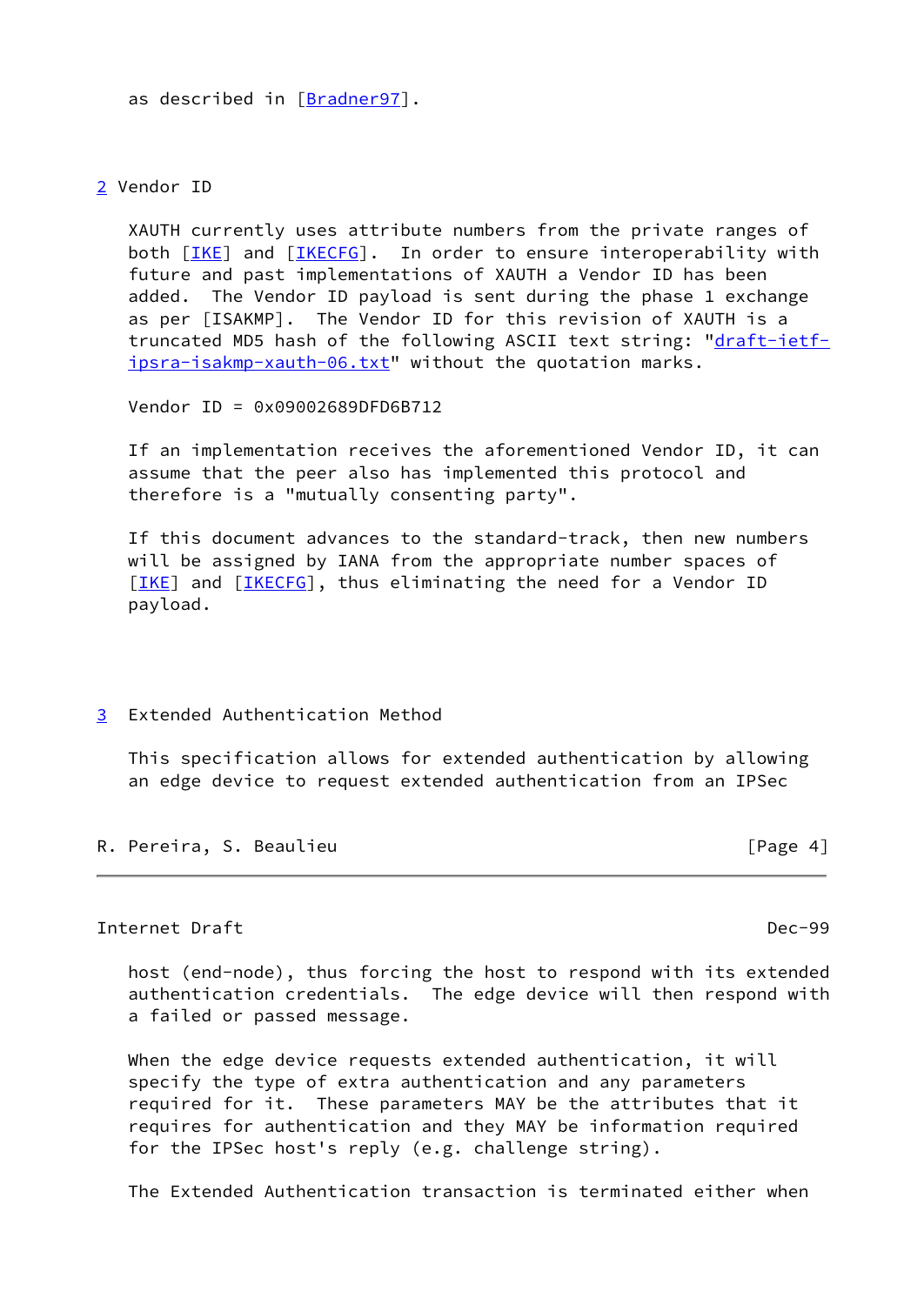the edge device starts a SET/ACK exchange which includes an XAUTH\_STATUS attribute or when the remote device sends a XAUTH STATUS attribute in a REPLY message. Please note that a remote device can not set XAUTH\_STATUS to anything but FAIL.

 The edge device MAY request multiple different authentication transactions within one Extended Authentication transaction. This is done by having multiple REQUEST/REPLY pairs, initiated by the edge device, before the transaction is terminated as described above. Each REQUEST/REPLY pair MAY have a different value for XAUTH\_TYPE.

As with CHAP [\[CHAP](#page-16-3)], this protocol can also be used to periodically authenticate the user during the lifetime of a security association.

 If the IPSec host does not have support for the authentication method requested by the edge device, then it would send back a REPLY with the XAUTH\_STATUS attribute set to FAIL, thus failing the authentication but completing the transaction.

 The Extended Authentication mechanism does not effect the nature of the phase 1 authentication mechanism in any way. Both peers MUST authenticate each other via the authentication methods described in [\[IKE](#page-15-0)]. There are Security Considerations involved in one of the authentication methods in  $[IKE]$  $[IKE]$  $[IKE]$  and this is described in "Security Considerations" below.

 This method provides unidirectional authentication only, meaning that only one device is authenticated using both IKE authentication methods and Extended Authentication.

 Here are some types of extended authentication that this specification supports:

 $[Page 5]$ 

# <span id="page-5-1"></span>Internet Draft Dec-99

<span id="page-5-0"></span>[3.1](#page-5-0) Simple Authentication

Where a user name and password are required for authentication.

IPSec Host **Edge** Device **Edge** Device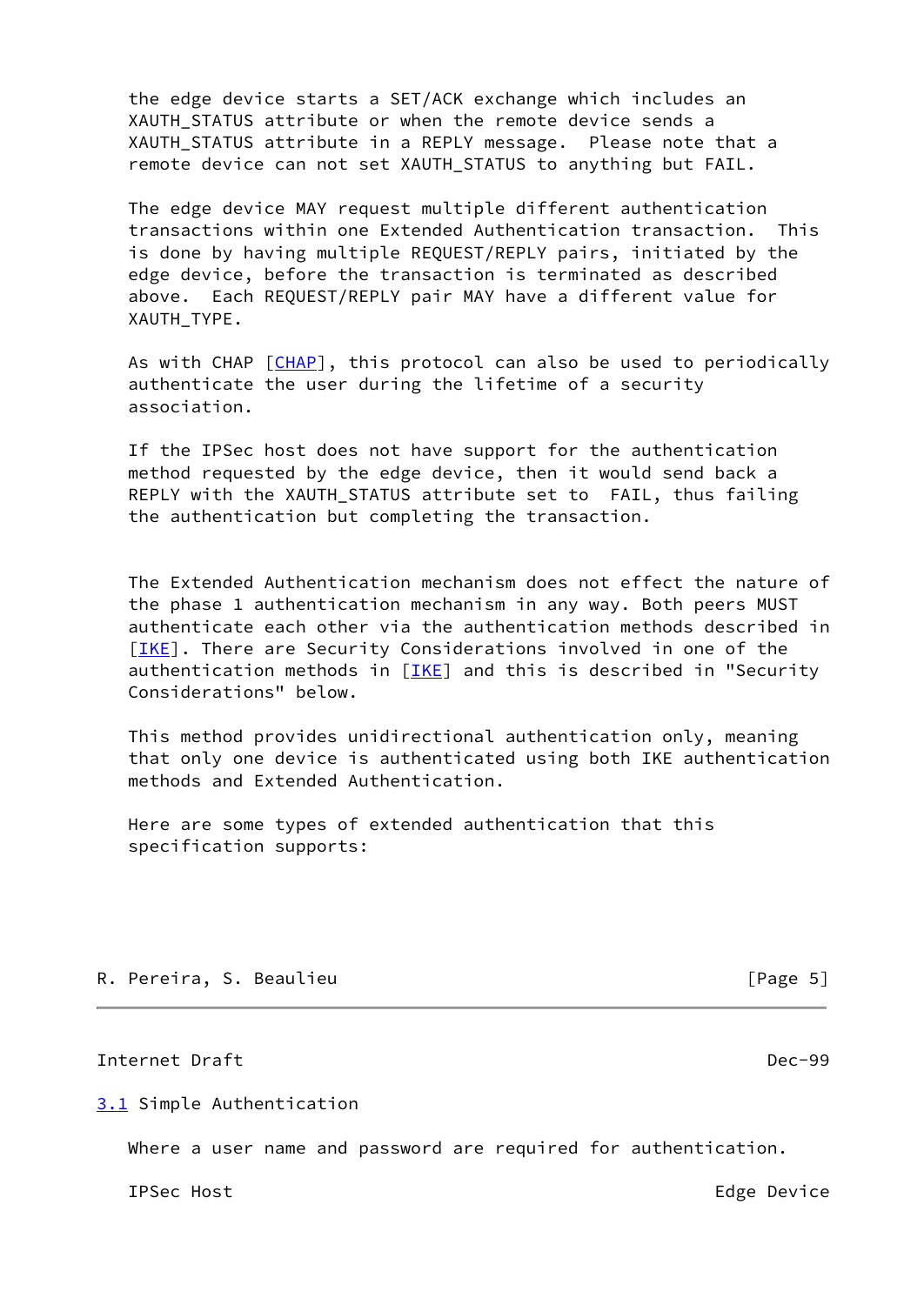```
 -------------- -----------------
                              <-- REQUEST(NAME="" PASSWORD="")
 REPLY(NAME="joe" PASSWORD="foobar") -->
                                          <-- SET(STATUS=OK)
ACK(STATUS) -->
```
 Some authentication mechanisms hide the user password by some type of encryption mechanism.

IPSec Host **Edge** Device **Edge** Device -------------- ----------------- <-- REQUEST(TYPE=RADIUS-CHAP CHALLENGE="123456" NAME="" PASSWORD="") REPLY(TYPE=RADIUS-CHAP NAME="joe" PASSWORD="E4901AB7") --> <-- SET(STATUS=OK)

 $ACK(STATUS)$  -->

 NOTE: This is a conceptual example of RADIUS-CHAP, for a more detailed example, see Appendix A.

# <span id="page-6-0"></span>[3.2](#page-6-0) Challenge/Response

 Where a challenge from the edge device must be incorporated with the reply. This makes each reply different.

```
IPSec Host Edge Device Edge Device
 -------------- -----------------
                              <-- REQUEST(NAME="" PASSWORD="")
 REPLY(NAME="joe" PASSWORD="foobar") -->
             <-- REQUEST(MESSAGE="Enter your password followed by
                          your pin number" NAME="" PASSWORD="")
 REPLY(NAME="joe" PASSWORD="foobar0985124") -->
                                          <-- SET(STATUS=OK)
ACK(STATUS) -->
```
 If, however, the edge device knows that a challenge will be required it may skip the first exchange as follows: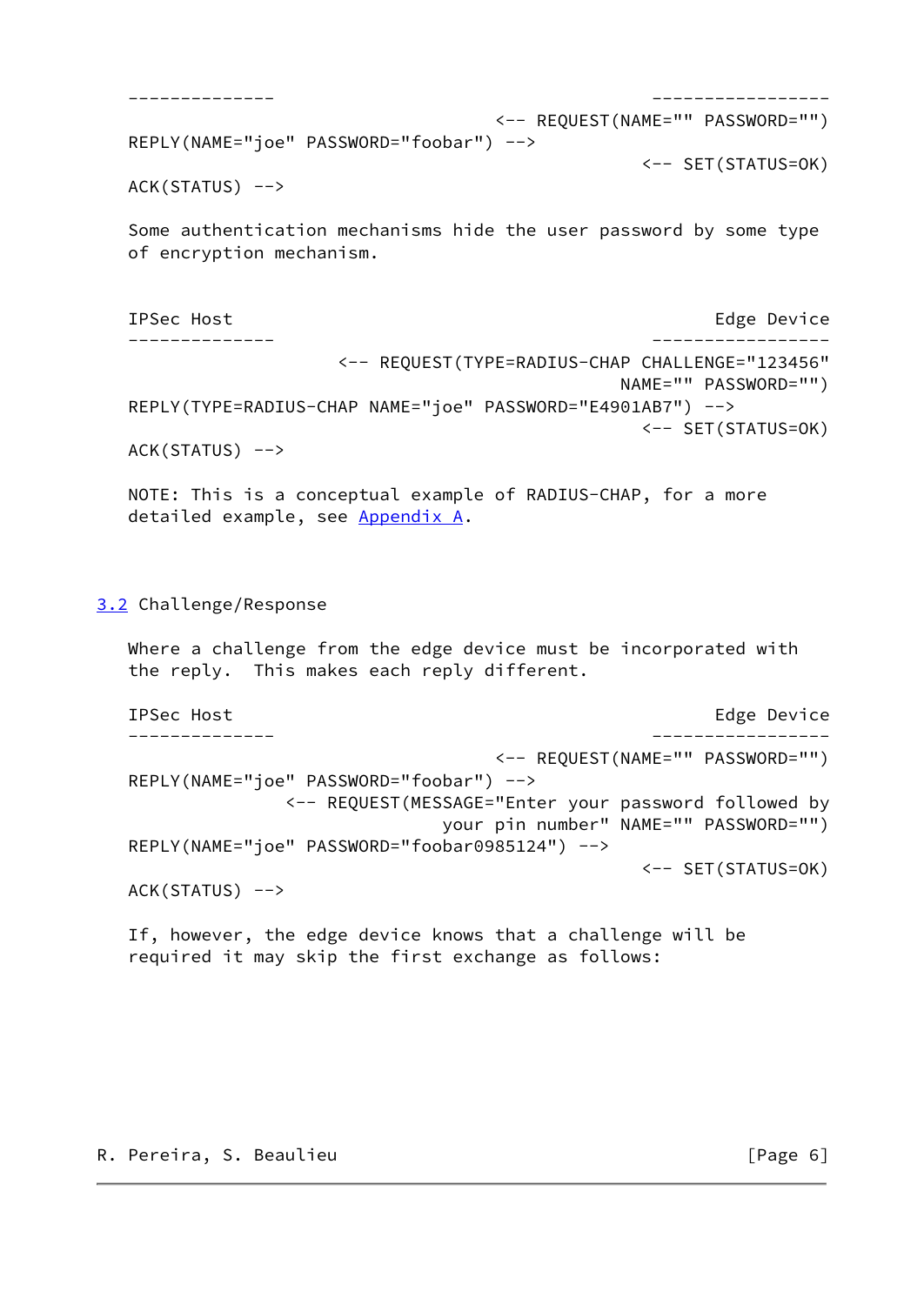<span id="page-7-1"></span>Internet Draft Dec-99

| IPSec Host                                           | Edge Device                           |
|------------------------------------------------------|---------------------------------------|
|                                                      |                                       |
| <-- REQUEST(MESSAGE="Enter your password followed by |                                       |
|                                                      | your pin number" NAME="" PASSWORD="") |
| REPLY(NAME="joe" PASSWORD="foobar0985124") -->       |                                       |
|                                                      | $\leftarrow$ SET(STATUS=0K)           |
| $ACK(STATUS)$ -->                                    |                                       |

# <span id="page-7-0"></span>[3.3](#page-7-0) Two-Factor Authentication

 This authentication method combines something the user knows (their password) and something that the user has (a token card).

IPSec Host **Edge** Device **Edge** Device -------------- ----------------- <-- REQUEST(NAME="" PASSWORD="" PASSCODE="") REPLY(NAME="joe" PASSWORD="foobar" PASSCODE="3412") --> <-- SET(STATUS=OK) ACK(STATUS) -->

Some mechanisms allow for another optional request of the passcode.

```
IPSec Host Edge Device Edge Device
 -------------- -----------------
                    <-- REQUEST(NAME="" PASSWORD="" PASSCODE="")
 REPLY(NAME="joe" PASSWORD="foobar" PASSCODE="323415") -->
                    <-- REQUEST(NAME="" PASSWORD="" PASSCODE="")
 REPLY(NAME="joe" PASSWORD="foobar" PASSCODE="513212") -->
                                          <-- SET(STATUS=OK)
 ACK(STATUS) -->
```
<span id="page-7-2"></span>[3.4](#page-7-2) One-Time-Password

 Similar to the Challenge/Response method, this method allows authentication that is secure against passive attacks based on replaying captured passwords.

IPSec Host **Edge** Device -------------- ----------------- <-- REQUEST(TYPE=OTP CHALLENGE="otp-md5 499 ke1234" NAME="" PASSWORD="") REPLY(TYPE=OTP NAME="joe" PASSWORD="5bf0 75d9 959d 036f") -->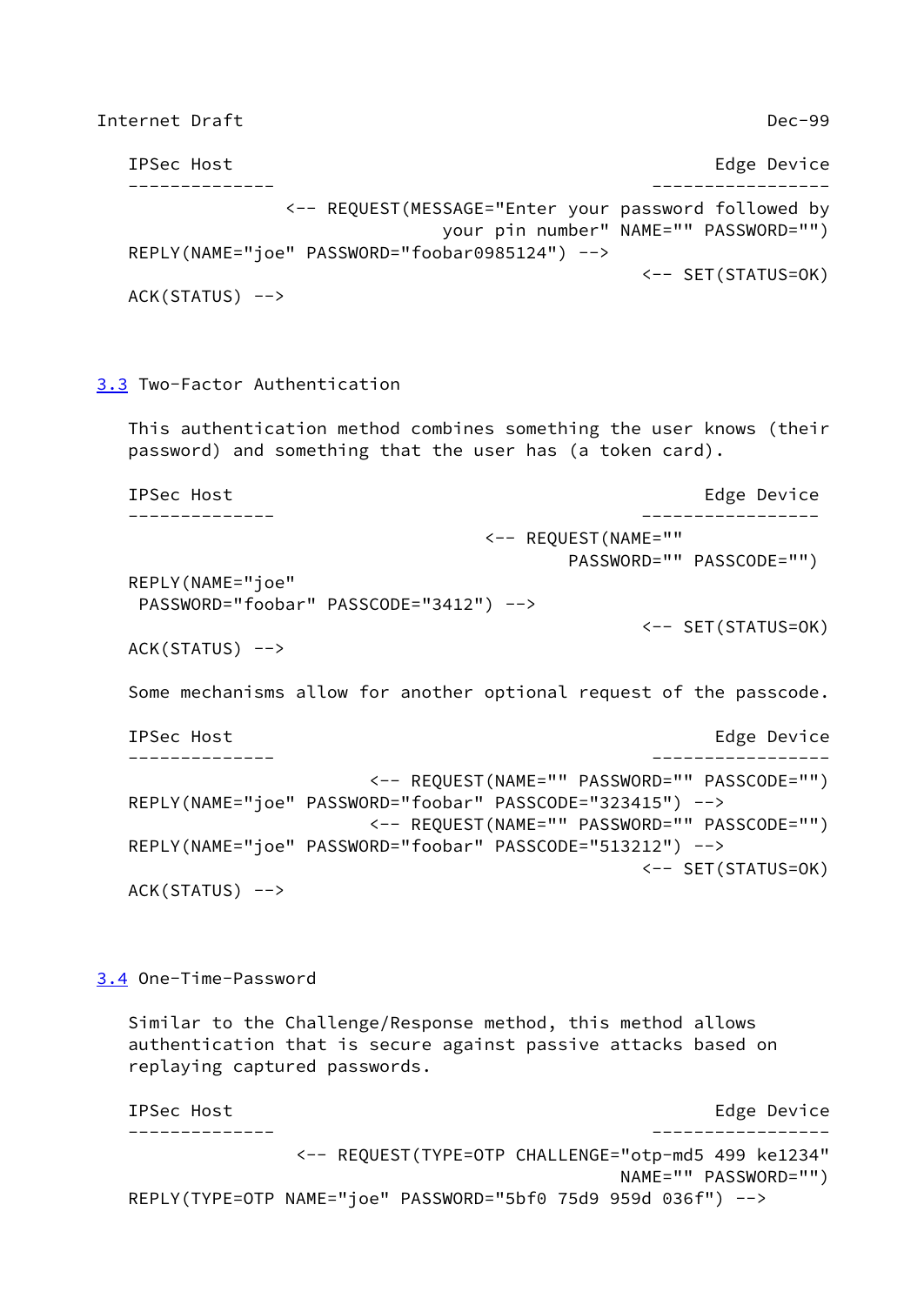ACK(STATUS) -->

R. Pereira, S. Beaulieu **can a component and contract to the Contract Contract Contract Contract Contract Contract Contract Contract Contract Contract Contract Contract Contract Contract Contract Contract Contract Contract** 

<span id="page-8-1"></span>Internet Draft **Draft** Dec-99

<span id="page-8-0"></span>[3.5](#page-8-0) User Previously Authenticated

 Some situations may occur where the edge device has already authenticated the host and no new authentication is required. This may happen when either the host or the edge device must rekey an existing phase 1 SA. It is important that this method not be used, unless the implementation can be sure that the current phase 1 SA was created with the same peer as the initial phase 1 SA, which was previously authenticated using XAUTH. There is currently no way defined to ensure that two separate phase 1 SAs actually belong to the same peer. One method suggested is to use the ID from the phase 1 negotiation (available in Main Mode and Aggressive Mode) but only if the ID is unique to the user and cannot not be forged. This concept is herein referred to as "ID-Checking".

Implementation hint:

 o In order to accomplish ID-Checking for Phase 1 Authenticated With a Pre-Shared Key (as defined in  $[IKE]$ ), the pre-shared key lookup must be based on the phase 1 ID. Please note that this method only currently works for Aggressive Mode, and may work with modes defined in the future. A static IP address could also be used for shared secret lookup, however, the binding of the user to XAUTH session would have to use the IP address instead of the ID.

 o In order to accomplish ID-Checking for IKE Phase 1 Authenticated With Signatures (as defined in  $[IKE]$ ), the implementation must ensure that the ID provided in the phase 1 exchange matches the ID in the peer's certificate which must be signed by a trusted third party.

 In the situation where the peer does not require additional authentication, the following method is used.

------------- ----------------

IPSec Host **Edge** Device **Edge** Device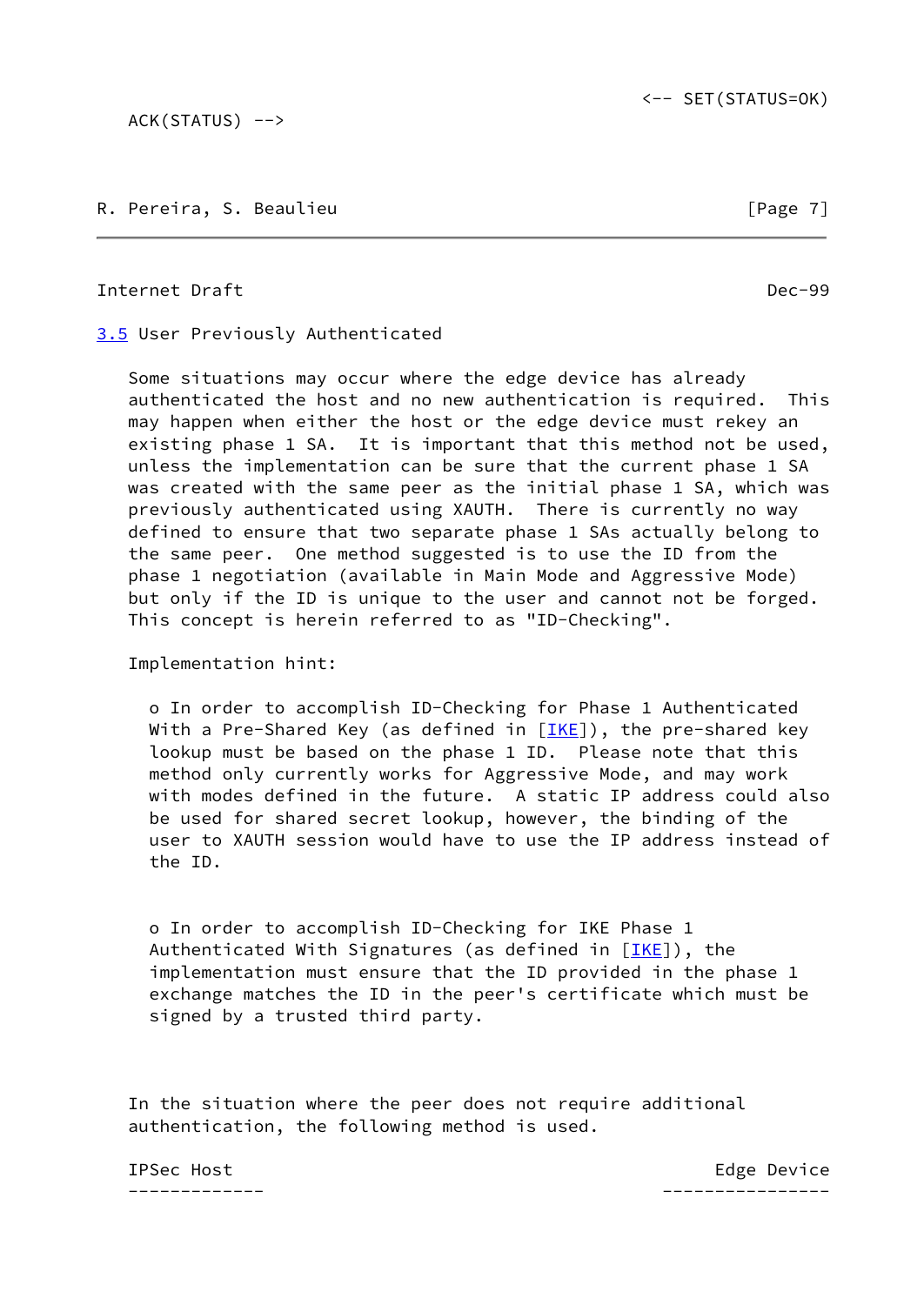ACK(STATUS) -->

<span id="page-9-0"></span>[3.6](#page-9-0) Other Useful Examples

More useful examples are found in Appendix A.

R. Pereira, S. Beaulieu [Page 8]

<span id="page-9-2"></span>Internet Draft Dec-99

<span id="page-9-1"></span>[4](#page-9-1) Extensions to ISAKMP-Config

 This protocol uses the mechanisms described in ISAKMP-Config [\[IKECFG](#page-17-2)] to accomplish its authentication transaction. This protocol uses Configuration Attributes from the private range of Isakmp-Config [[IKECFG](#page-17-2)]. To ensure interoperability with past and future versions of Extended Authentication, a Vendor ID is provided in [section 2.](#page-4-0)

 All ISAKMP-Config messages in an extended authentication transaction MUST contain the same ISAKMP-Config transaction identifier. The Message ID in the ISAKMP header follows the rules defined by the ISAKMP-Config protocol.

 This protocol can therefore be used in conjunction with any existing basic ISAKMP authentication method as defined in  $[IKE]$  $[IKE]$  $[IKE]$ .

 This authentication MUST be used after a phase 1 exchange has completed and before any other exchange with the exception of Info mode exchanges. If the extended authentication fails, then the phase 1 SA MUST be immediately deleted. The edge device MAY choose to retry an extended authentication request if the user failed to be authenticated, but must do so in the same ISAKMP-Config transaction, and MUST NOT send the SET message until the user is authenticated, or until the edge device wishes to stop retrying and fail the user.

 Extended Authentication MAY be initiated by the edge device at any time after the initial authentication exchange. For example, RADIUS servers may specify that a user only be authenticated for a certain time period. Once that time period has elapsed (minus a possible jitter), the edge device may request a new Extended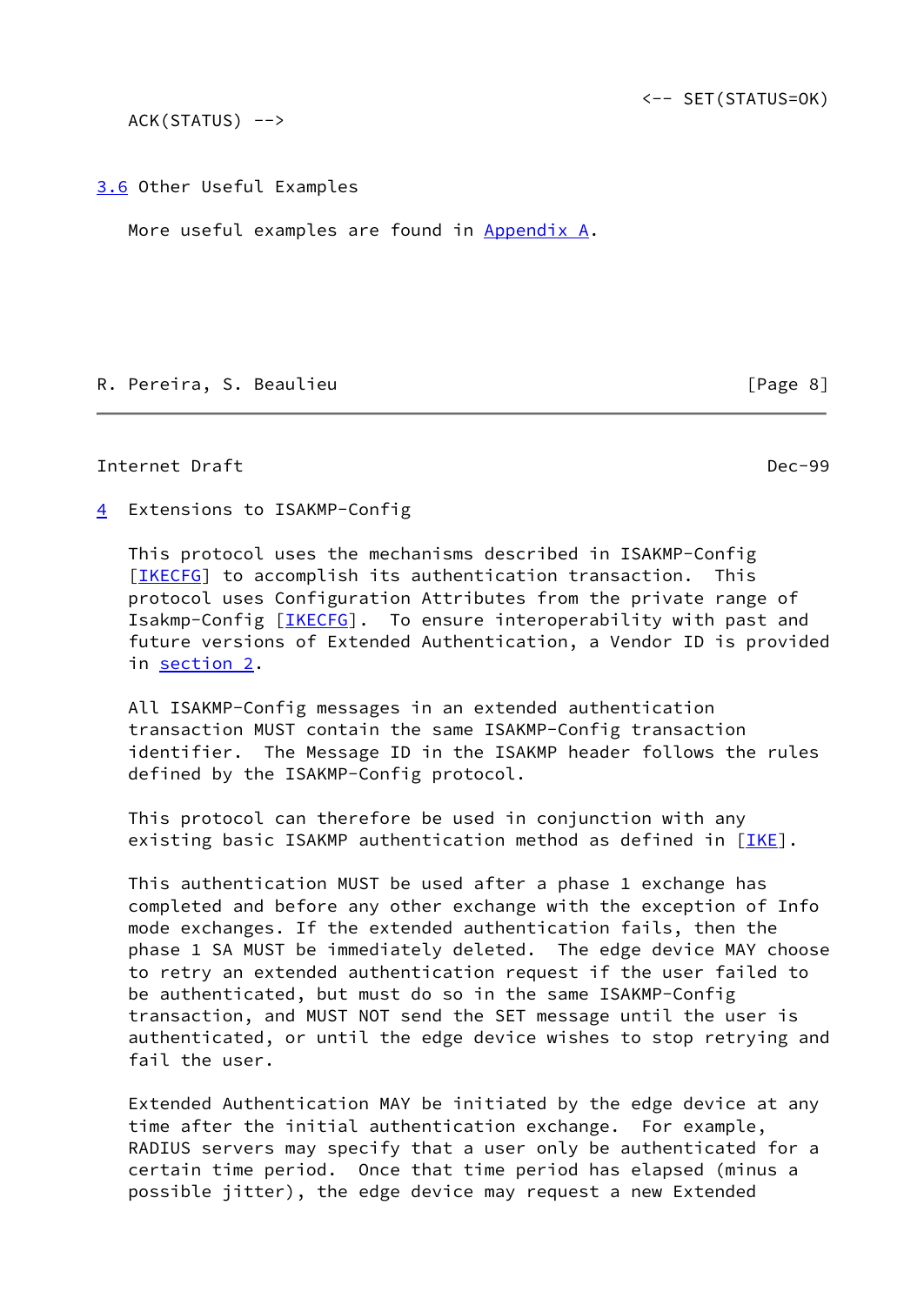Authentication exchange. If the Extended Authentication exchange fails, the edge device MUST tear down all phase 1 and phase 2 SAs associated with the user.

The following are extensions to the ISAKMP-Config [[IKECFG](#page-17-2)] specification to support Extended Authentication.

<span id="page-10-0"></span>[4.1](#page-10-0) Message Types

Type **Value**  -------------------------- ----------------------------- ISAKMP\_CFG\_REQUEST ( as defined in [<u>IKECFG</u>] ) ISAKMP\_CFG\_REPLY ( as defined in [<u>IKECFG</u>] ) ISAKMP\_CFG\_SET ( as defined in [<u>IKECFG</u>] ) ISAKMP\_CFG\_ACK ( as defined in [<u>IKECFG</u>] )

o ISAKMP\_CFG\_REQUEST - This message is sent from an edge device to

R. Pereira, S. Beaulieu [Page 9]

<span id="page-10-1"></span>Internet Draft Dec-99

 an IPSec host trying to request extended authentication. Attributes that it requires sent back in the reply MUST be included with a length of zero (0). Attributes required for the authentication reply, such as a challenge string MUST be included with the proper values filled in.

- o ISAKMP\_CFG\_REPLY This message MUST contain the filled in authentication attributes that were requested by the edge device or if the proper authentication attributes can not be retrieved, then this message MUST contain the XAUTH\_STATUS attribute with a value of FAIL.
- o ISAKMP\_CFG\_SET This message is sent from an edge device and is only used, within the scope of this document, to state the success of the authentication. This message MUST only include the success of failure of the authentication and MAY contain some clarification text.
- o ISAKMP\_CFG\_ACK This message is sent from the IPSec host acknowledging receipt of the authentication result. Its attributes are not relevant and MAY be skipped entirely, thus no attributes SHOULD be included. This last message in the authentication transaction is used solely as an acknowledgement of the previous message and to eliminate problems with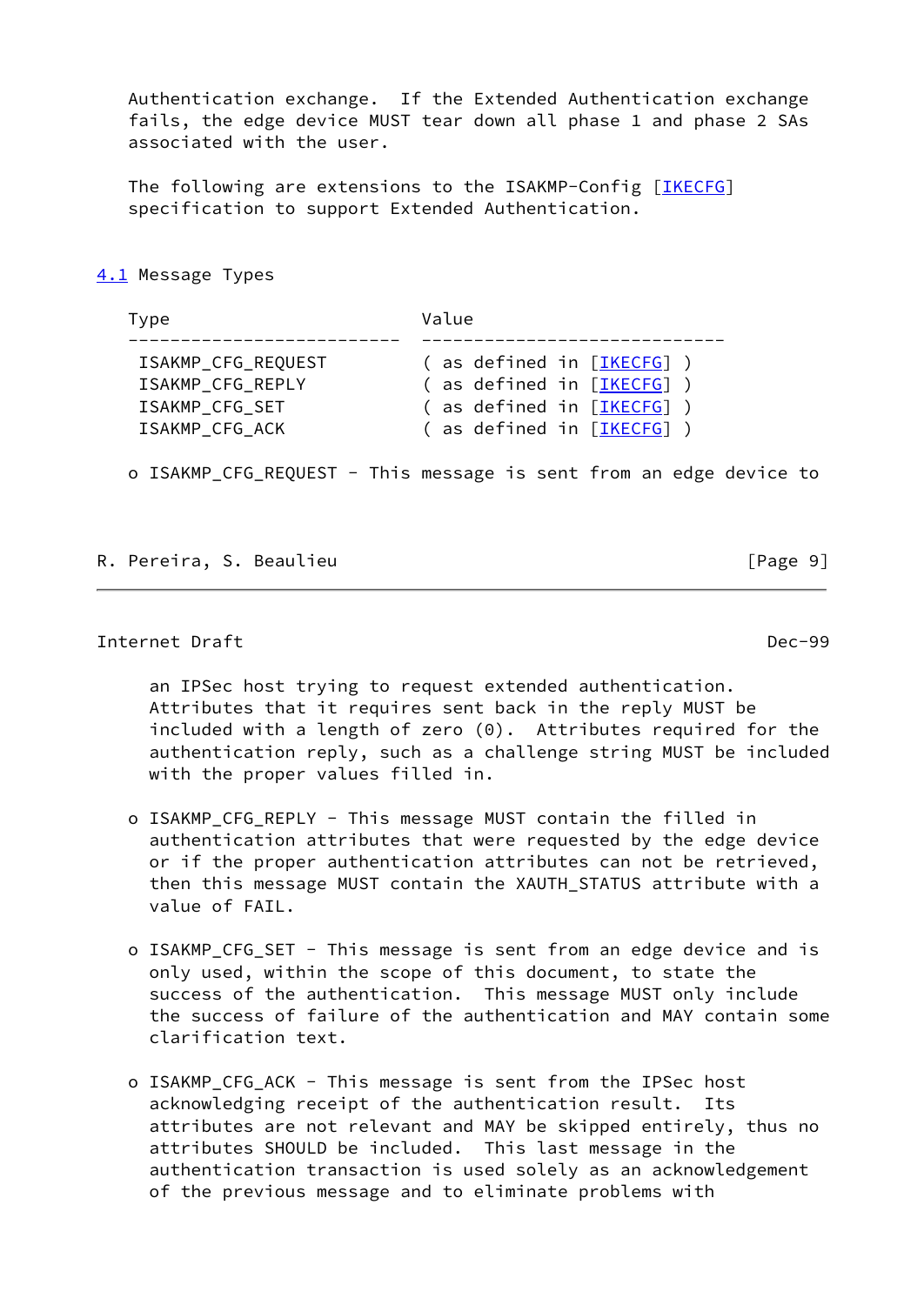unacknowledged messages over UDP.

## <span id="page-11-0"></span>[4.2](#page-11-0) Attributes

| Attribute           | Value | Type                  |
|---------------------|-------|-----------------------|
|                     |       |                       |
| XAUTH_TYPE          | 16520 | Basic                 |
| XAUTH_USER_NAME     | 16521 | Variable ASCII string |
| XAUTH_USER_PASSWORD | 16522 | Variable ASCII string |
| XAUTH_PASSCODE      | 16523 | Variable ASCII string |
| XAUTH_MESSAGE       | 16524 | Variable ASCII string |
| XAUTH CHALLENGE     | 16525 | Variable ASCII string |
| XAUTH_DOMAIN        | 16526 | Variable ASCII string |
| XAUTH STATUS        | 16527 | Basic                 |
|                     |       |                       |

 o XAUTH\_TYPE - The type of extended authentication requested whose values are described in the next section. This is an optional attribute for the ISAKMP\_CFG\_REQUEST and ISAKMP\_CFG\_REPLY messages. If the XAUTH\_TYPE is not present, then it is assumed to be Generic. The XAUTH\_TYPE in a REPLY MUST be identical to the XAUTH\_TYPE in the REQUEST. If the XAUTH\_TYPE was not present in the REQUEST, then it MUST NOT be present in the REPLY. However, an XAUTH transaction MAY have multiple REQUEST/REPLY pairs with different XAUTH\_TYPE values in each pair.

R. Pereira, S. Beaulieu **can a component and contract to the Contract Contract Contract Contract Contract Contract Contract Contract Contract Contract Contract Contract Contract Contract Contract Contract Contract Contract** 

<span id="page-11-1"></span>Internet Draft Dec-99

- o XAUTH\_USER\_NAME The user name MAY be any unique identifier of the user such as a login name, an email address, or a X.500 Distinguished Name.
- o XAUTH\_USER\_PASSWORD The user's password.
- o XAUTH\_PASSCODE A token card's passcode.
- o XAUTH\_MESSAGE A textual message from an edge device to an IPSec host. The message may contain a textual challenge or instruction. An example of this would be "Enter your password followed by your pin number". The message may also contain a reason why authentication failed or succeeded. This message SHOULD be displayed to the user.
- o XAUTH\_CHALLENGE A challenge string sent from the edge device to the IPSec host for it to include in its calculation of a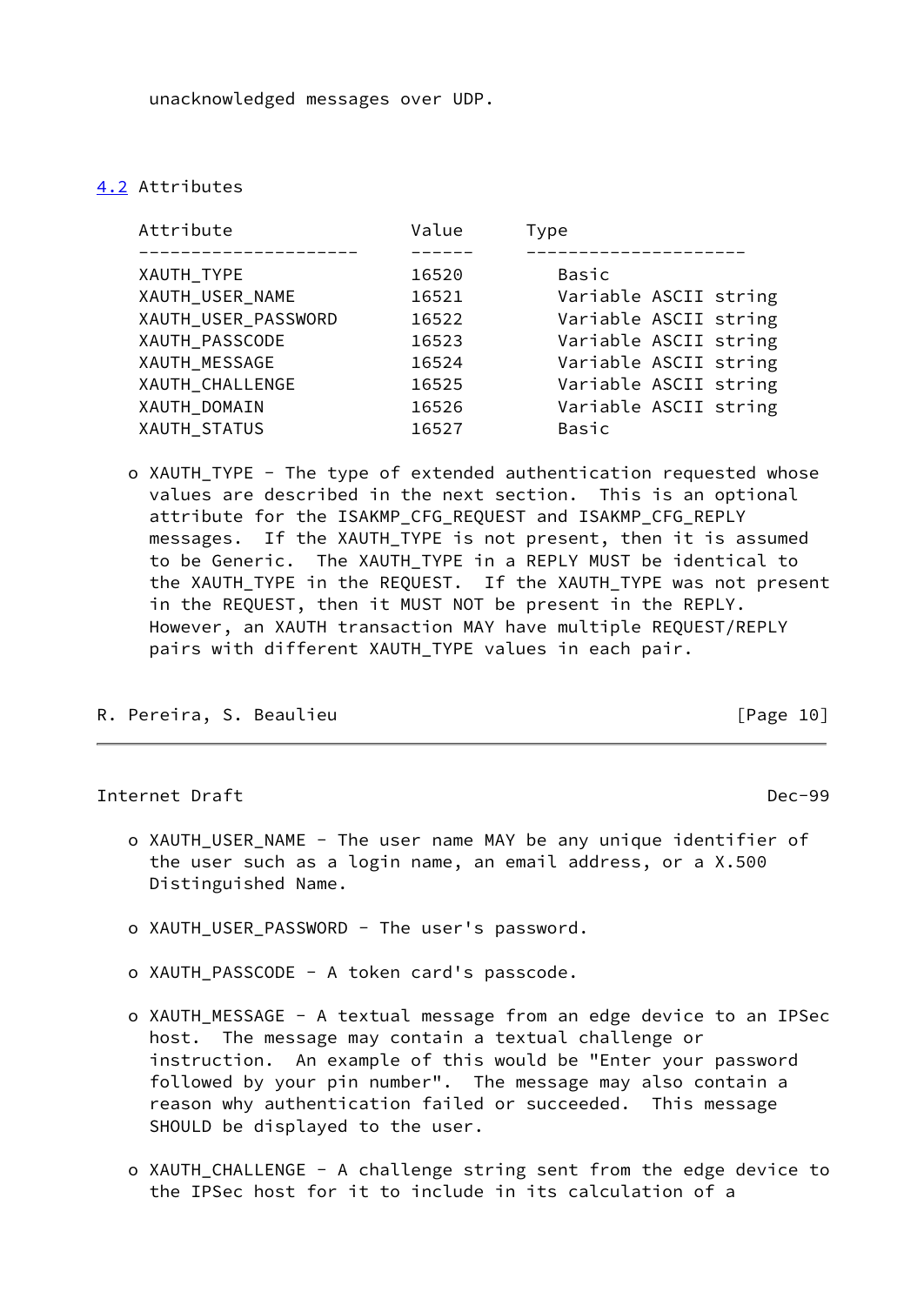password. This attribute SHOULD only be sent in an ISAKMP\_CFG\_REQUEST message. Typically, the XAUTH\_TYPE attribute dictates how the receiving device should handle the challenge. For example, RADIUS-CHAP uses the challenge to hide the password.

- o XAUTH DOMAIN The domain to be authenticated in. This value will have different meaning depending on the authentication type.
- o XAUTH\_STATUS A variable that is used to denote authentication success (OK=1) or failure (FAIL=0). This attribute MUST be sent in the ISAKMP\_CFG\_SET message, in which case it may be set to either OK or FAIL, and MAY be sent in a REPLY message by a remote peer, in which case it MUST be set to FAIL.

### <span id="page-12-0"></span>[4.3](#page-12-0) Authentication Types

| Authentication Required              |  |
|--------------------------------------|--|
|                                      |  |
| Generic                              |  |
| RADIUS-CHAP                          |  |
| 0TP                                  |  |
| S/KEY                                |  |
| Reserved for future use              |  |
| 32768-65535 Reserved for private use |  |
|                                      |  |

 o Generic - A catch-all type that allows for future extensibility and a generic mechanism to request authentication information. This method allows for any type of extended authentication which does not require specific processing, and should be used whenever possible. This is the default setting if no XAUTH\_TYPE is present.

R. Pereira, S. Beaulieu **can anno 2008** [Page 11]

# <span id="page-12-1"></span>Internet Draft Dec-99

- o RADIUS-CHAP RADIUS-CHAP is one method of authentication defined in [\[RADIUS](#page-17-3)] which uses a challenge to hide the password. In order to use the CHAP functionality defined in [\[RADIUS](#page-17-3)], the XAUTH\_TYPE MUST be set to RADIUS-CHAP. For all other methods defined in [\[RADIUS](#page-17-3)] (i.e. PAP), the XAUTH TYPE MUST be set to Generic.
- o OTP One-Time-Passwords as defined in [\[OTP](#page-17-4)] uses a challenge string to request a certain generated password. The request SHOULD contain a user name, password and a challenge string while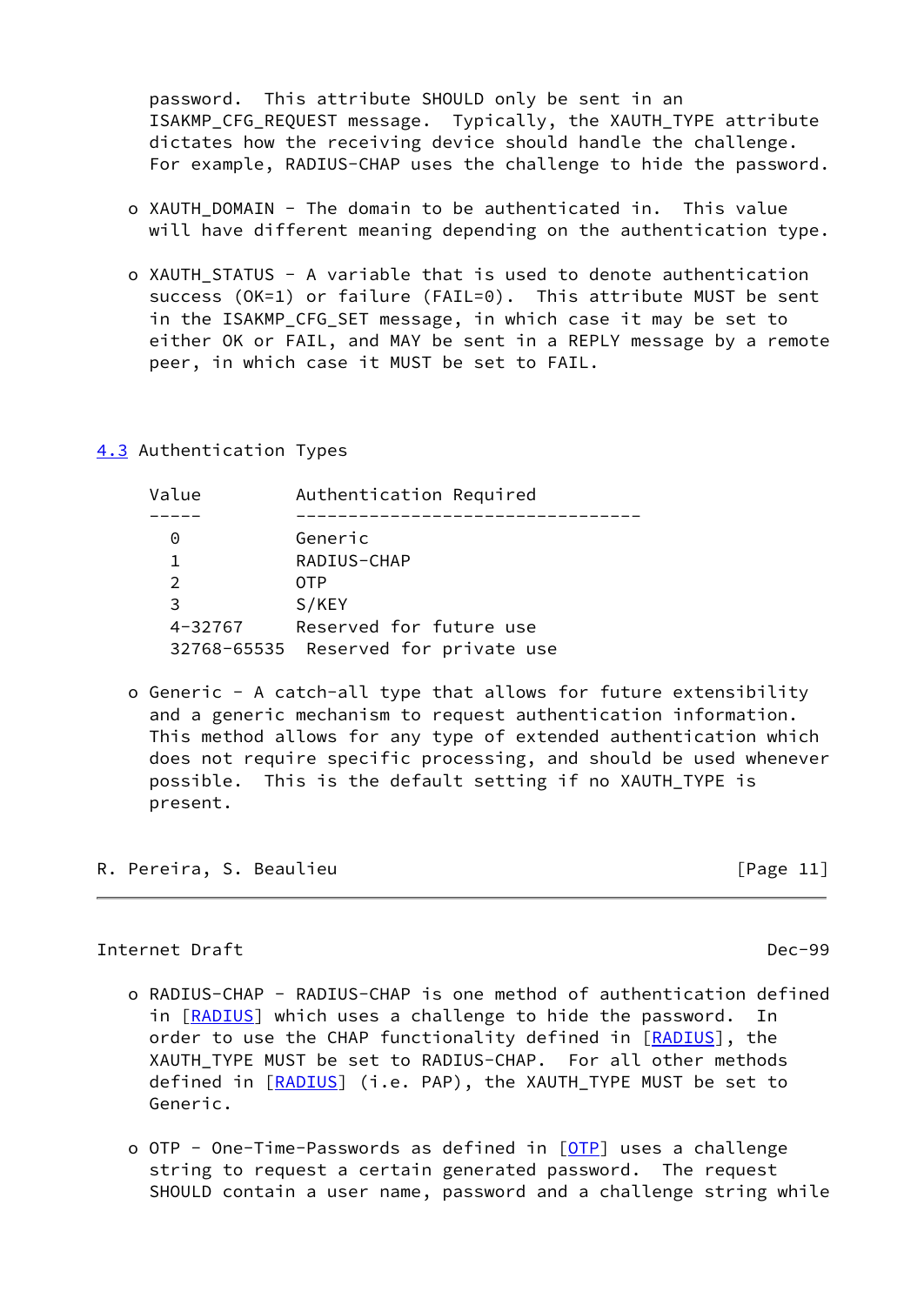the reply MUST contain the user name and the generated password. The challenge string is formatted as defined in [[OTPEXT](#page-17-5)].

- o S/KEY This one-time-password scheme defined in [[SKEY\]](#page-17-6) was the precursor to OTP, thus the same rules applies.
- <span id="page-13-0"></span>[5](#page-13-0) Authentication Method Types

 The following values relate to the ISAKMP authentication method attribute used in proposals. They optionally allow an XAUTH implementation to propose use of extended authentication after the initial phase 1 authentication. Values are taken from the private use range defined in  $[IKE]$  and should be used among mutually consenting parties. To ensure interoperability and avoid collisions, a Vendor ID is provided in [section 2.](#page-4-0)

| Method                        | Value |
|-------------------------------|-------|
|                               |       |
| XAUTHInitPreShared            | 65001 |
| XAUTHRespPreShared            | 65002 |
| XAUTHInitDSS                  | 65003 |
| XAUTHRespDSS                  | 65004 |
| XAUTHInitRSA                  | 65005 |
| XAUTHRespRSA                  | 65006 |
| XAUTHInitRSAEncryption        | 65007 |
| XAUTHRespRSAEncryption        | 65008 |
| XAUTHInitRSARevisedEncryption | 65009 |
| XAUTHRespRSARevisedEncryption | 65010 |

An Extended Authentication proposal has two characteristics.

 The first is the direction of the authentication. Each type identifies whether the Initiator or the Responder is the device which should be authenticated using XAUTH. For example XAUTHInitPreShared is a type which demands that the Initiator be authenticated.

R. Pereira, S. Beaulieu **can anno 2018** [Page 12]

<span id="page-13-1"></span>Internet Draft Dec-99

 Note that an edge device would typically initiate with one of the following: o XAUTHRespPreShared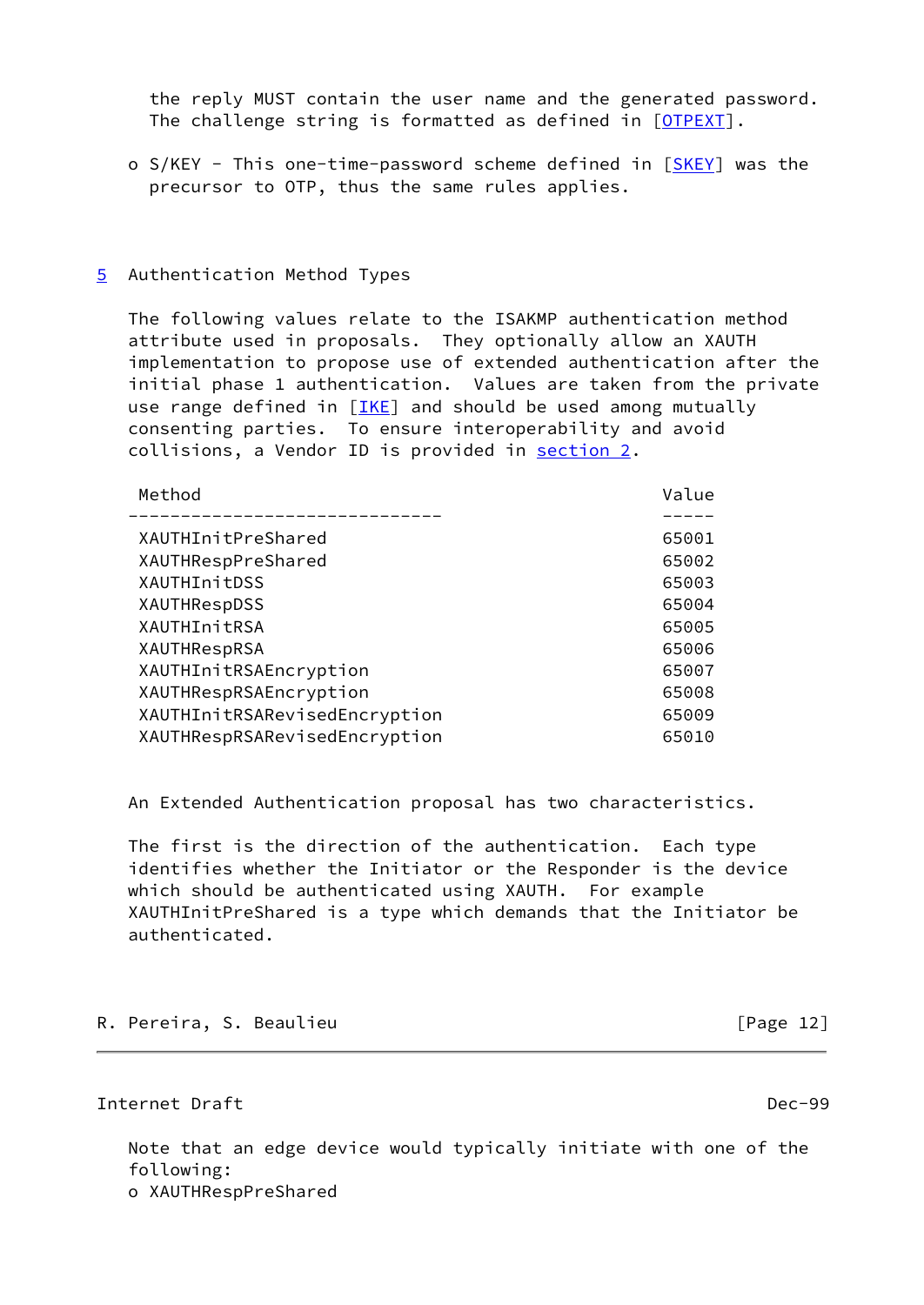- o XAUTHRespDSS
- o XAUTHRespRSA
- o XAUTHRespRSAEncryption
- o XAUTHRespRSARevisedEncryption

 and would typically only accept proposals with the following authentication methods:

- o XAUTHInitPreShared
- o XAUTHInitDSS
- o XAUTHInitRSA
- o XAUTHInitRSAEncryption
- o XAUTHInitRSARevisedEncryption

 The second characteristic is the IKE Authentication method to be used. The following table illustrates which keywords in the methods described above relate to which Authentication Methods described in [\[IKE](#page-15-0)] Appendix A.

"PreShared" -> pre-shared key "DSS" -> DSS signatures "RSA" -> RSA signatures "RSAEncryption" -> Encryption with RSA "RSARevisedEncryption" -> Revised encryption with RSA

<span id="page-14-0"></span>[6](#page-14-0) Other Scenarios for Extended Authentication

 Although this document described a scenario where an IPSec host (eg. mobile user) was being authenticated by an edge device (eg. firewall/gateway), the methods described can also be used for edge device to edge device authentication as well as IPSec host to IPSec host authentication.

<span id="page-14-1"></span>[7](#page-14-1) Extensibility

 Although this protocol was initially developed for the corporate "Road Warrior" with a dynamic IP address to connect to a corporate Net, there may be certain applications where static IP addresses are used by the "Road Warrior" or where this protocol is used in a non remote-user environment where the IP address is static. There are Security Considerations for certain applications of this protocol in certain deployment scenarios. Please consult the "Security Considerations" section below for more detail.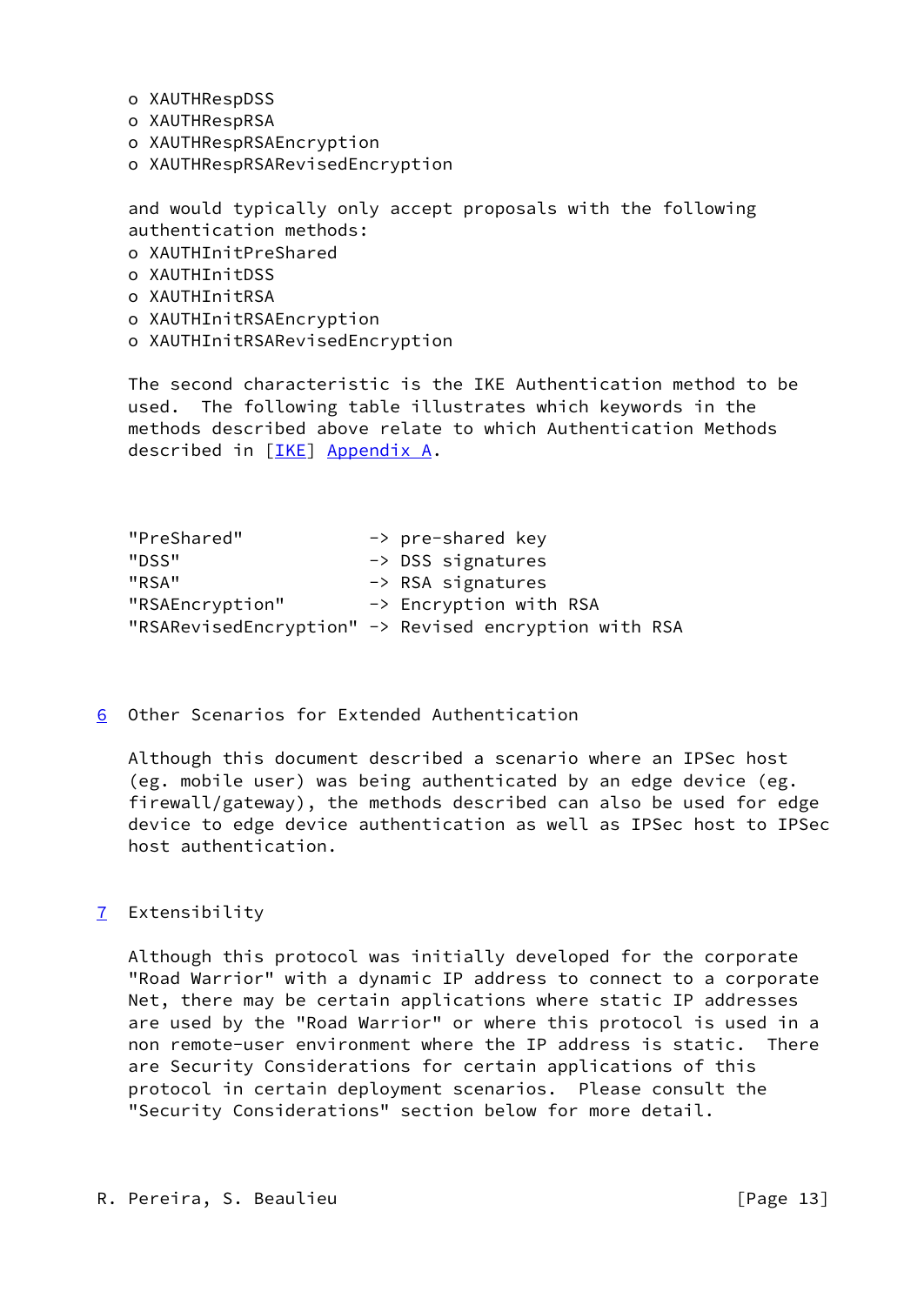### <span id="page-15-2"></span>Internet Draft Dec-99

<span id="page-15-0"></span> [IKE] defines many different ways to authenticate a user and generate keying material. There are two basic phase 1 modes defined: Main Mode and Aggressive Mode. There are also at least 5 different authentication schemes which can be used with each mode.

 New authentication schemes are being developed and surely more will be standardized in the future. Similarly new phase 1 modes are being proposed to address weaknesses or missing functionality in Main Mode and/or Aggressive mode.

 It is for this reason that XAUTH was designed to be fully extensible. Since XAUTH extends the phase 1 authentication provided by  $[IKE],$  it is an important design goal that a legacy user authentication scheme in IPsec be able to use the strengths of current and future authentication and key generation schemes.

 XAUTH accomplishes this by working with all modes which allow the negotiation of a phase 1 authentication method in ISAKMP. Any new authentication methods defined in the future which are not addressed by this document need simply to take values from the "consenting parties" ranges of  $[IKE]$ . Such an example would be the introduction of Encryption with El-Gamal and Revised Encryption with El-Gamal which were introduced in [\[IKEv2](#page-17-7)] which is a proposed standard.

Furthermore, any new modes defined, such as [\[HYBRID](#page-17-8)] and Base Mode [\[BASE](#page-16-4)], will automatically be able to use the functionality of XAUTH as no new numbers are needed.

 Finally, any new or forgotten Legacy User Authentication Schemes which are not part of XAUTH can be easily incorporated by taking numbers from the "consenting parties" ranges of XAUTH, or by requesting reserved numbers from IANA.

<span id="page-15-1"></span>[8](#page-15-1) Security Considerations

 Care should be taken when sending sensitive information over public networks such as the Internet. A user's password should never be sent in the clear and when sent encrypted, the destination MUST have been previously authenticated. The use of ISAKMP-Config [\[IKECFG](#page-17-2)] addresses these issues.

 The protocol described in this memo strictly extends the authentication methods described in [\[IKE](#page-15-0)]. It does not in any way affect the authenticated nature of the phase 1 security association. In fact, this protocol heavily relies on the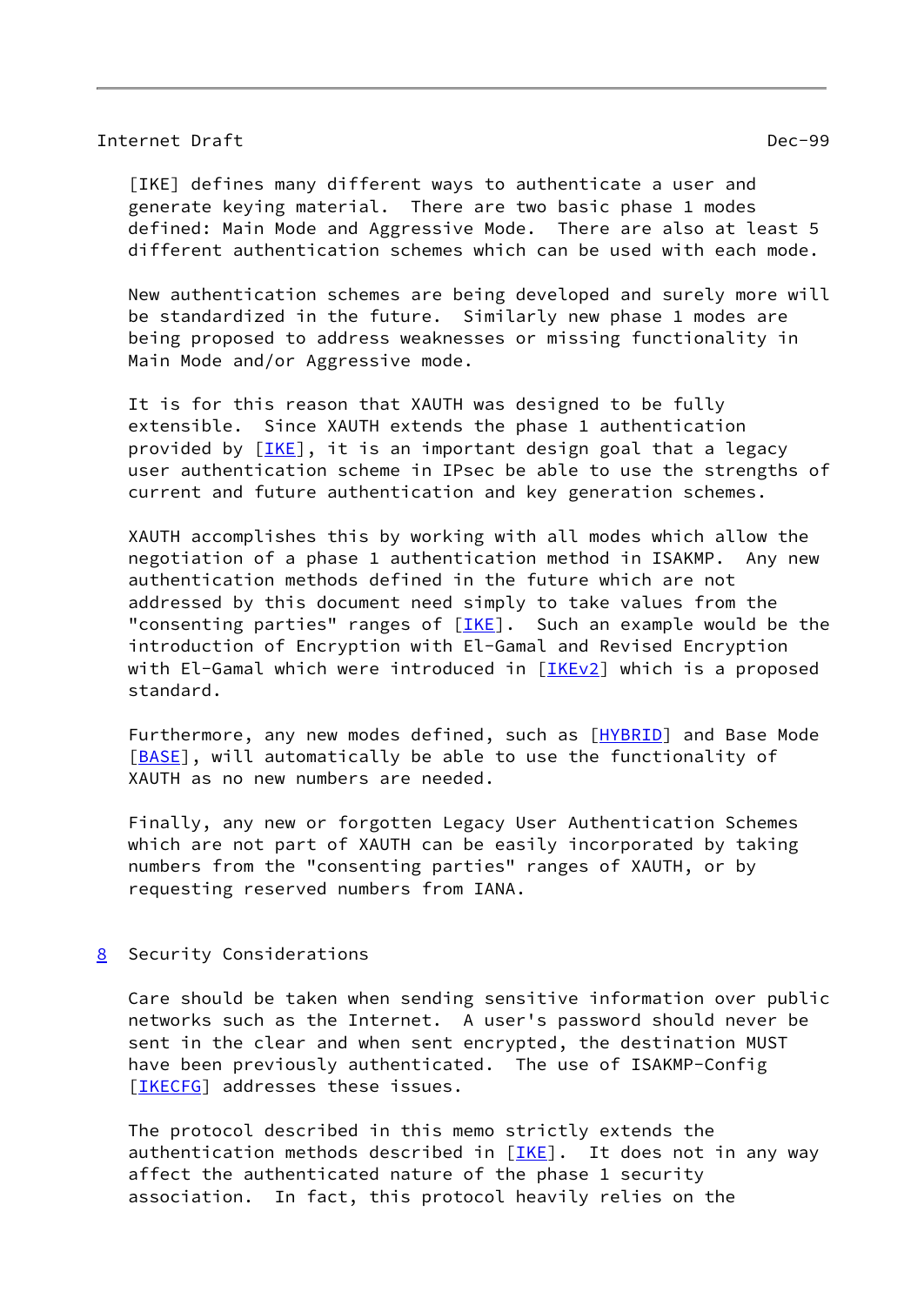authenticated nature of the phase 1 SA. Without complete phase 1 authentication, this protocol does not provide \*any\* authentication

R. Pereira, S. Beaulieu **can a component and the Contract Contract Contract Contract Contract Contract Contract Contract Contract Contract Contract Contract Contract Contract Contract Contract Contract Contract Contract Co** 

<span id="page-16-1"></span>Internet Draft Dec-99

 at all, since it becomes easily vulnerable to Man-in-the-Middle (MitM) attacks.

 This protocol was designed to be extensible, and can be used in many possible combinations of phase 1 Modes and authentication methods. However, certain combinations of scenarios could lead to weaker than desired security, and are therefore discouraged.

 When using XAUTH with Pre-Shared keys, where the peer's IP address is dynamic, Main Mode SHOULD NOT be used, and is STRONGLY DISCOURAGED. In this particular scenario, the phase 1 authentication becomes suspect as the administrator has little choice but to use one single Shared-Key for all users, and group shared keys are susceptible to "social engineering attacks".

 However, the choice of implementation of this functionality is left up to the implementers of this protocol. There may be some applications where this functionality is desired. Some examples are: proof of concept deployments and small deployments where the proper management of a group shared-key is less difficult.

 If at some point restrictions are introduced in one of the IPsec Standard RFC documents which prohibit the use of group pre-shared keys, then this protocol will, by default, conform, and these Security Considerations will no longer be of concern.

# <span id="page-16-0"></span>[9](#page-16-0) References

<span id="page-16-4"></span><span id="page-16-3"></span><span id="page-16-2"></span>

| [Bradner97] | S. Bradner, "Key words for use in RFCs to Indicate<br>Requirement Levels", RFC2119 |
|-------------|------------------------------------------------------------------------------------|
| [BASE]      | Y. Dayan, S. Bitan, "IKE Base Mode", draft-ietf-<br>ipsec-ike-base-mode-01.txt     |
| [CHAP]      | W. Simpson, "PPP Challenge Handshake Authentication                                |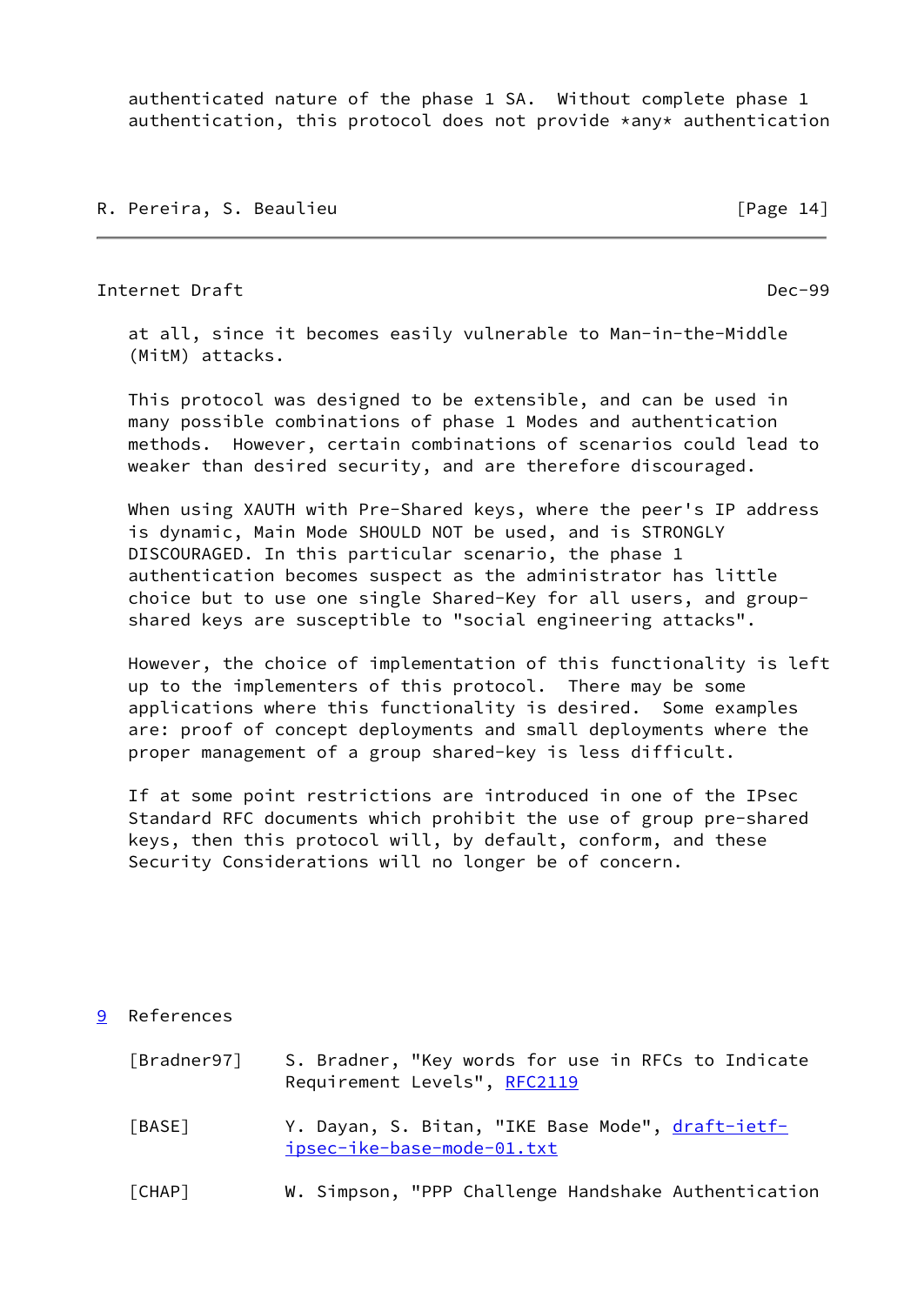Protocol (CHAP)", [RFC1994](https://datatracker.ietf.org/doc/pdf/rfc1994)

- [DIAMETER] P. Calhoun, A. Rubens, "DIAMETER Base Protocol", [draft-calhoun-diameter-02.txt](https://datatracker.ietf.org/doc/pdf/draft-calhoun-diameter-02.txt)
- <span id="page-17-8"></span> [HYBRID] M. Litvin, R. Shamir, T. Zegman, "A Hybrid Authentication Mode for IKE", [draft-ietf-ipsec](https://datatracker.ietf.org/doc/pdf/draft-ietf-ipsec-isakmp-hybrid-auth-02) [isakmp-hybrid-auth-02](https://datatracker.ietf.org/doc/pdf/draft-ietf-ipsec-isakmp-hybrid-auth-02)

# R. Pereira, S. Beaulieu **can a component and contract to the Contract Contract Contract Contract Contract Control**

## <span id="page-17-1"></span>Internet Draft Dec-99

<span id="page-17-7"></span><span id="page-17-4"></span><span id="page-17-3"></span><span id="page-17-2"></span> [IKE] D. Harkins, D. Carrel, "The Internet Key Exchange (IKE)", [RFC2409](https://datatracker.ietf.org/doc/pdf/rfc2409) [IKEv2] D. Harkins, D. Carrel, "The Internet Key Exchange (IKE)", [draft-ietf-ipsec-ike-00.txt](https://datatracker.ietf.org/doc/pdf/draft-ietf-ipsec-ike-00.txt) [IKECFG] R. Pereira, "The ISAKMP Configuration Method", [draft-ietf-ipsec-isakmp-cfg-05](https://datatracker.ietf.org/doc/pdf/draft-ietf-ipsec-isakmp-cfg-05) [RADIUS] C. Rigney, A. Rubens, W. Simpson, S. Willens, "Remote Authentication Dial In User Service (RADIUS)", [RFC2138](https://datatracker.ietf.org/doc/pdf/rfc2138) [OTP] N. Haller, C. Metz, "A One-Time Password System", [RFC1938](https://datatracker.ietf.org/doc/pdf/rfc1938) [SKEY] N. Haller, "The S/KEY One-Time Password System", [RFC1760](https://datatracker.ietf.org/doc/pdf/rfc1760) [TACACS] C. Finseth, "An Access Control Protocol, Sometimes Called TACACS", [RFC1492](https://datatracker.ietf.org/doc/pdf/rfc1492) [TACACS+] D. Carrel, L. Grant, "The TACACS+ Protocol Version 1.77", [draft-grant-tacacs-01.txt](https://datatracker.ietf.org/doc/pdf/draft-grant-tacacs-01.txt) [OTPEXT] C. Metz, "OTP Extended Responses", [RFC 2243](https://datatracker.ietf.org/doc/pdf/rfc2243)

## <span id="page-17-6"></span><span id="page-17-5"></span><span id="page-17-0"></span>[10](#page-17-0) Acknowledgements

 The authors would like to thank Tamir Zegmen, Moshe Litven, Dan Harkins and all those from the IPsec community who have helped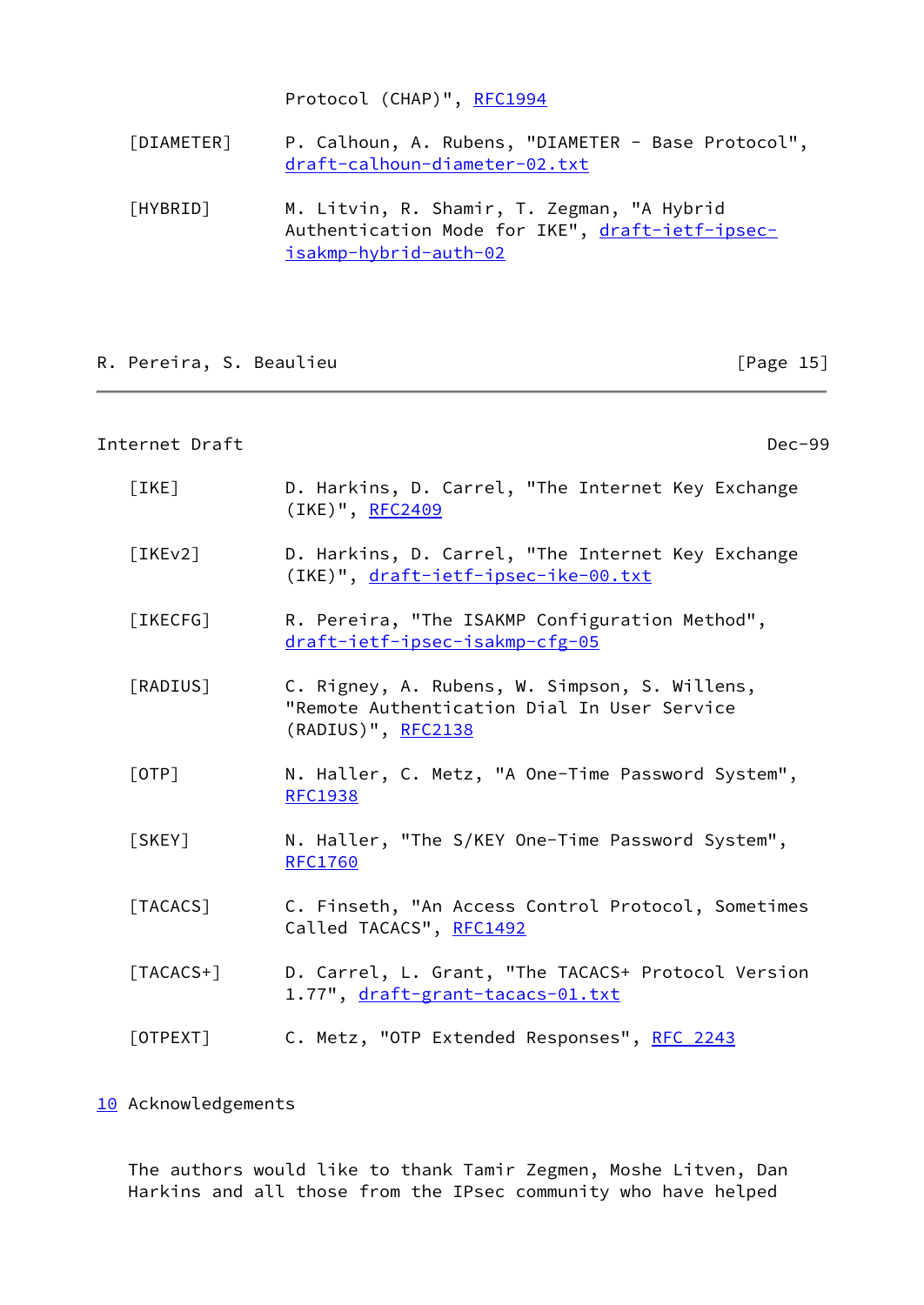improve the XAUTH protocol either. We would also like to thank Tim Jenkins, Ajai Puri, Laurie Shields, Andrew Krywaniuk, Gabriela Dinescu, Paul Kierstead and Scott Fanning for their continued support, and many sanity checks along the way.

R. Pereira, S. Beaulieu **can a component and contract and contract a** contract a set of  $[Page 16]$ 

<span id="page-18-1"></span>Internet Draft Dec-99

<span id="page-18-0"></span>[11](#page-18-0) Authors' Addresses

 Roy Pereira <royp@cisco.com> Cisco Systems +1 (613) 788-7207

 Stephane Beaulieu <sbeaulieu@timestep.com> TimeStep Corporation +1 (613) 599-3610 x 4709

 The IPSRA working group can be contacted via the IPSec working group's mailing list (ietf-ipsra@vpnc.org) or through its chairs:

 Roy Pereira royp@cisco.com Cisco Systems

 Sara Bitan sarab@radguard.com Radguard

[11](#page-18-0) Expiration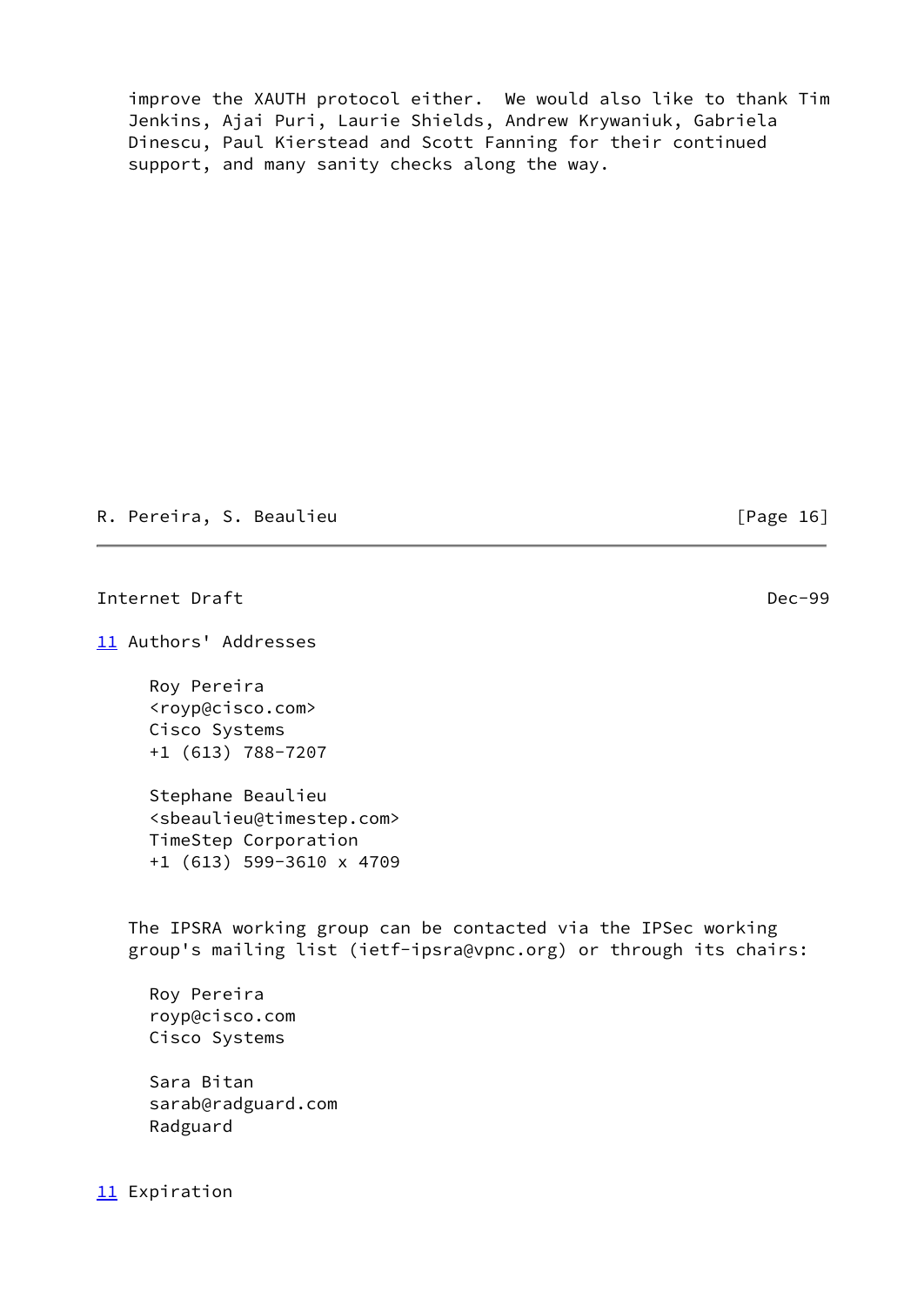This draft expires May, 2000

<span id="page-19-0"></span>[12](#page-19-0) Full Copyright Statement

Copyright (C) The Internet Society (1998). All Rights Reserved.

 This document and translations of it may be copied and furnished to others, and derivative works that comment on or otherwise explain it or assist in its implementation may be prepared, copied, published and distributed, in whole or in part, without restriction of any kind, provided that the above copyright notice and this paragraph are included on all such copies and derivative works. However, this document itself may not be modified in any way, such as by removing the copyright notice or references to the Internet Society or other Internet organizations, except as needed for the purpose of developing Internet standards in which case the procedures for copyrights defined in the Internet Standards process must be followed, or as required to translate it into languages other than English.

 The limited permissions granted above are perpetual and will not be revoked by the Internet Society or its successors or assigns.

R. Pereira, S. Beaulieu [Page 17]

# Internet Draft Dec-99

 This document and the information contained herein is provided on an "AS IS" basis and THE INTERNET SOCIETY AND THE INTERNET ENGINEERING TASK FORCE DISCLAIMS ALL WARRANTIES, EXPRESS OR IMPLIED, INCLUDING BUT NOT LIMITED TO ANY WARRANTY THAT THE USE OF THE INFORMATION HEREIN WILL NOT INFRINGE ANY RIGHTS OR ANY IMPLIED WARRANTIES OF MERCHANTABILITY OR FITNESS FOR A PARTICULAR PURPOSE.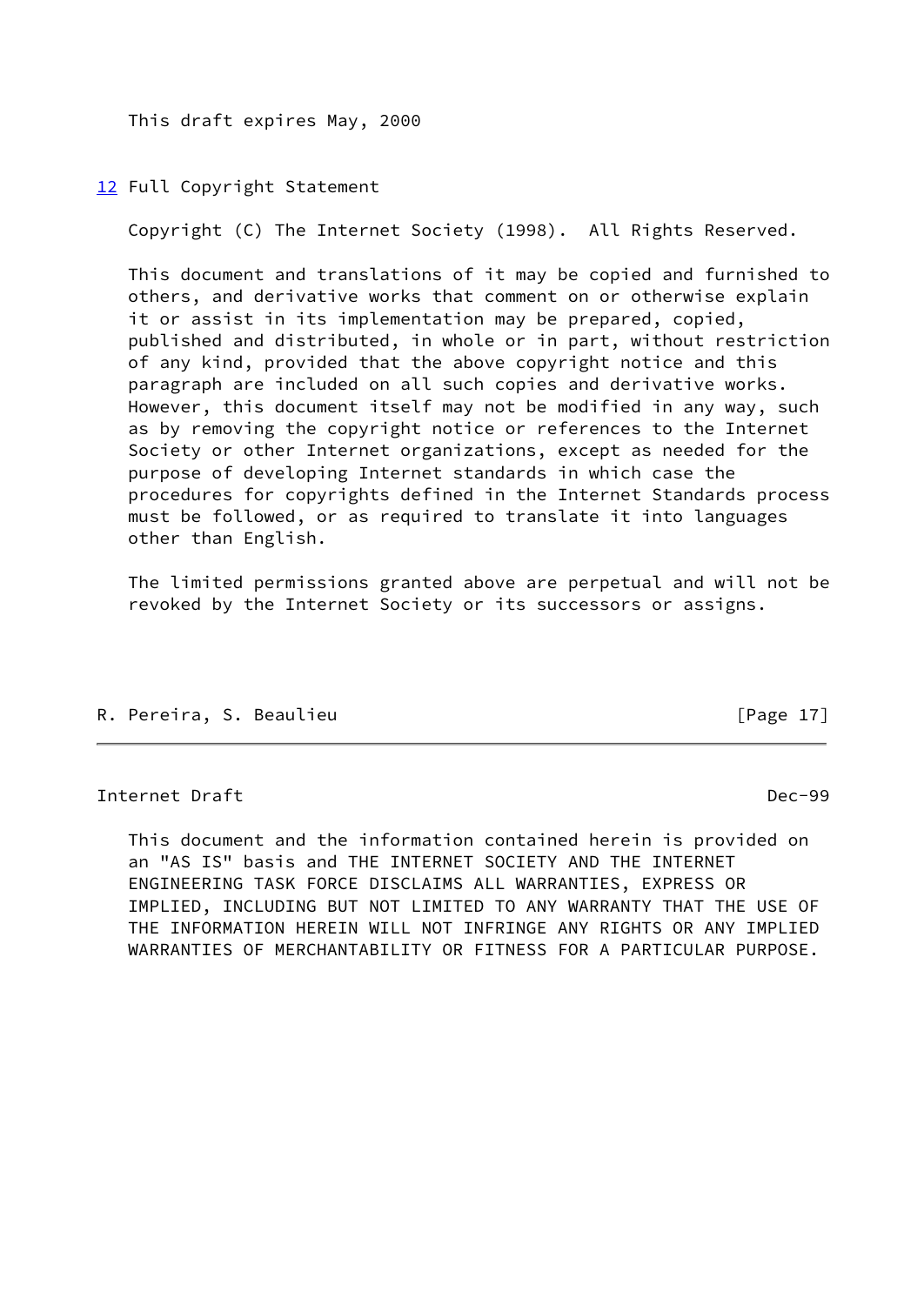R. Pereira, S. Beaulieu **can a component and contract to the Contract Contract Contract Contract Contract Control** 

<span id="page-20-0"></span>Internet Draft **Decamber 2008** 2014 12:30 and 2014 2022 2023

Appendix A

 This appendix gives more useful examples of Extended Authentication.

 Secure ID Next PIN mode =======================